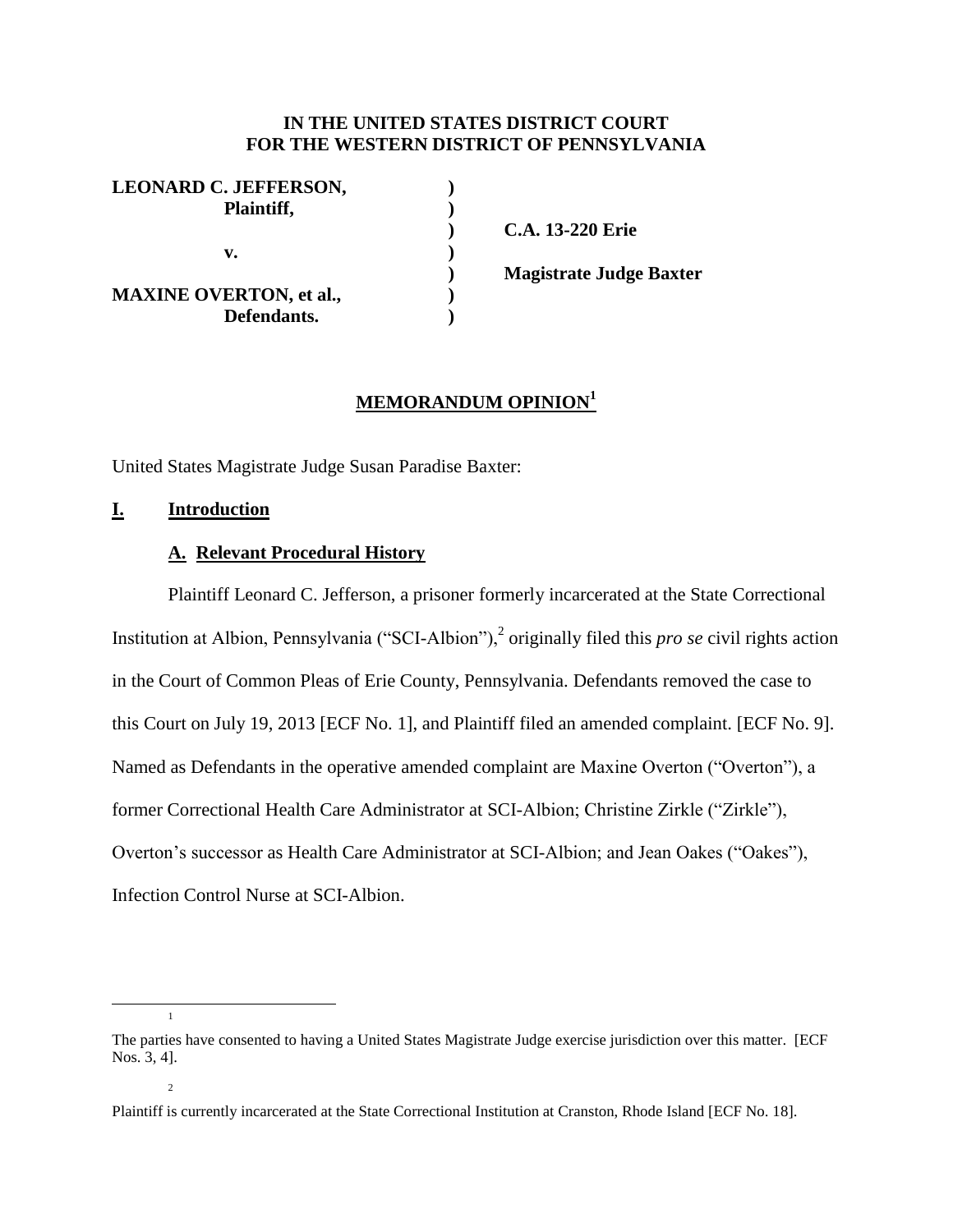Plaintiff's amended complaint sets forth claims pursuant to 42 U.S.C. § 1983 arising under the Eighth Amendment, the Fourteenth Amendment Equal Protection Clause, and the Americans with Disabilities Act ("ADA"). Plaintiff also alleges a pendant state law claim of medical negligence. Defendants previously filed a motion to dismiss Plaintiff's amended complaint pursuant to Rule 12(b)(6) of the Federal Rules of Civil Procedure, for failure to state a claim upon which relief may be granted. Upon resolution of the motion, only Plaintiff's Eighth Amendment claim against each Defendant remains. [ECF No.23].

On September 8, 2014, the Court granted Plaintiff's motion for the appointment of counsel and stayed the action pending acceptance of his case by a member of the bar. On January 20, 2015, counsel entered an appearance on Plaintiff's behalf, and the action was reopened on March 6, 2015. Discovery has been completed and Defendants have filed a motion for summary judgment. [ECF No. 62]. Plaintiff filed his response through counsel [ECF Nos. 68-70], and the motion is now ripe for consideration.

#### **B. Relevant Factual History**

The evidence adduced to date establishes that for all times relevant to this action, Plaintiff has been required to use a urethral catheter four to five times daily to empty his bladder. Since at least 2006, SCI-Albion medical staff provided Plaintiff seven catheters per week, requiring Plaintiff to reuse a catheter several times per day. Plaintiff contends that despite his adherence to DOC instructions to wash each catheter in his cell with soap and water before reusing, Plaintiff suffered at least nine urinary tract infections ("UTIs") during the two years immediately preceding the filing of his complaint, and at least 19 UTIs since arriving at SCI-Albion. Plaintiff attributes his chronic infections to reusing an issued catheter several times each day, without sterile gloves and antiseptic cleansers.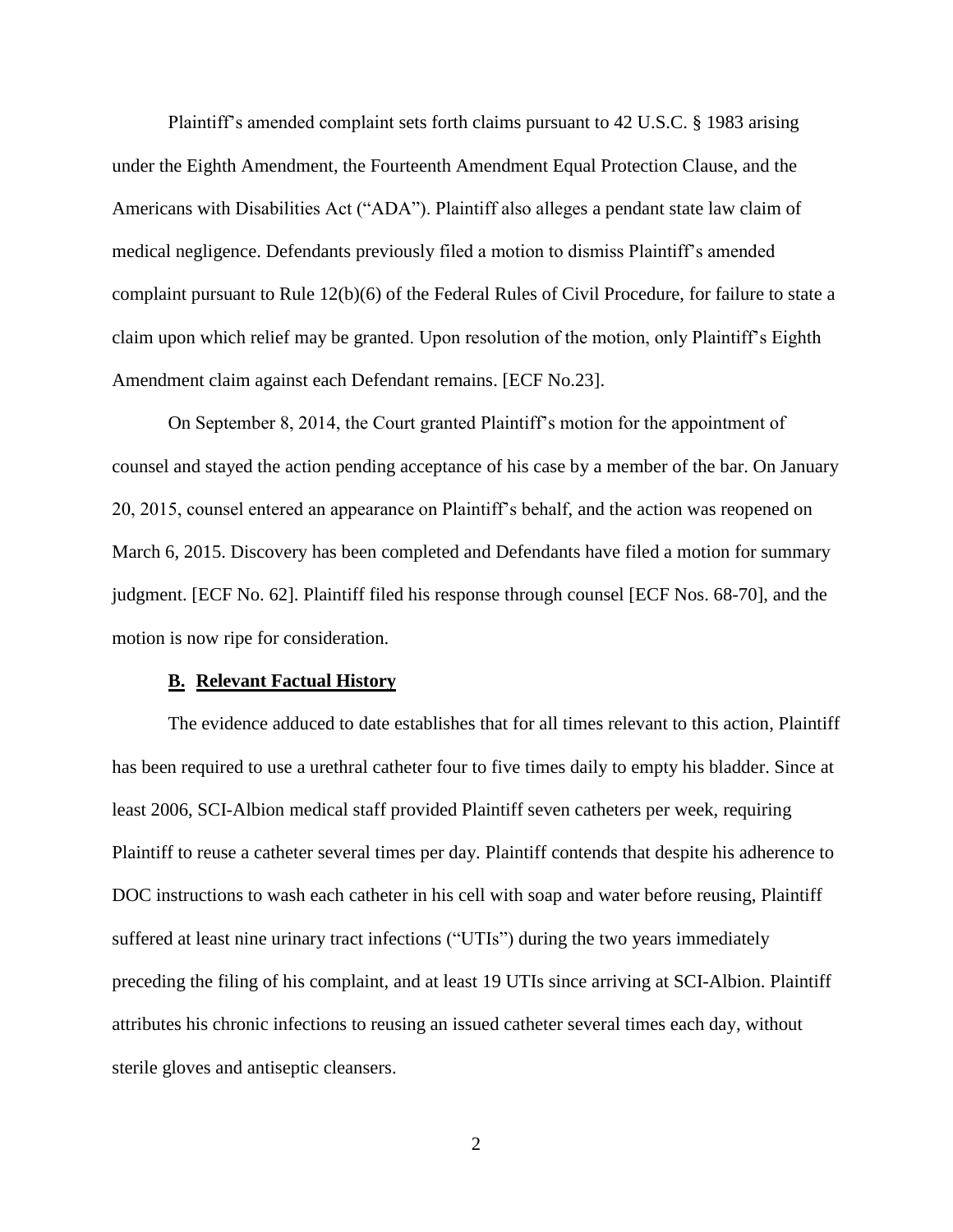Plaintiff filed several grievances and requests for assistance challenging the required reuse of catheters and requesting antiseptic wipes and sterile gloves. (ECF No. 1-1, pp. 16-30). Plaintiff related his chronic UTI's to the lack of sterile procedures for in-cell catheterization. Plaintiff contends that despite his grievances and history of infection, each of the Defendants were deliberately indifferent to his condition and refused to authorize or supply additional catheters or sterile gloves. As an example, Plaintiff notes that on June 27, 2012, he addressed a request for assistance to Defendant Overton, in her capacity as SCI-Albion's Corrections Health Care Administrator ("CHCA"), indicating that during his recent incarceration at SCI-Somerset for shoulder surgery, he was supplied one catheter per day, two Povidone-Iodine Prep-pads<sup>3</sup> and two sterile gloves. Plaintiff stated his belief that the additional supplies provided a superior method of reducing the risk of infection over the  $Dial^{TM}$  soap provided at SCI-Albion. Plaintiff requested that he be supplied these items each week with his catheters to reduce the risk of infection. Defendant Zirkle responded on Defendant Overton's behalf, indicating that "[s]elf-cath procedure is a clean procedure not a sterile procedure; sterile gloves are not required." (ECF No. 1-1, p. 16; ECF No. 70-3, p.5).

Upon receipt of Defendant Zirkle's response, Plaintiff submitted Grievance No. 418916, complaining that since 2005, he had suffered more than 19 urinary tract infections ("UTIs"), the most recent occurring one month earlier.<sup>4</sup> Plaintiff complained that medical personnel at SCI-

3

4

 $\overline{a}$ 

<https://www.medline.com/product/Povidone-Iodine-Prep-Pads/Skin-Scrub/Z05-PF07445>The treated prep-pads are indicated to act as a broad-range antimicrobial to reduce bacteria and microorganisms on the skin.

As relevant to this action, Plaintiff's medical records show he was treated for UTIs on March 31, 2011, May 11, 2011, November 23, 2011, January 13, 2012, January 20, 2012, March 7, 2012, June 8, 2012, June 17, 2012 (Zirkle acknowledges that Rocephin was prescribed for this resistant infection, requiring shots for ten days, "a very uncomfortable treatment, it is painful" (ECF No. 65-1, p. 14)), July 12, 2012, September 18, 2012, October 17, 2012, December 20, 2012, April 1, 2013, April 18, 2013, May 7, 2013. After surgery, Plaintiff continued to suffer UTIs and was treated September 24, 2013, October 14, 2013, and November 4, 2013. (ECF No. 65-1, pp. 8-29).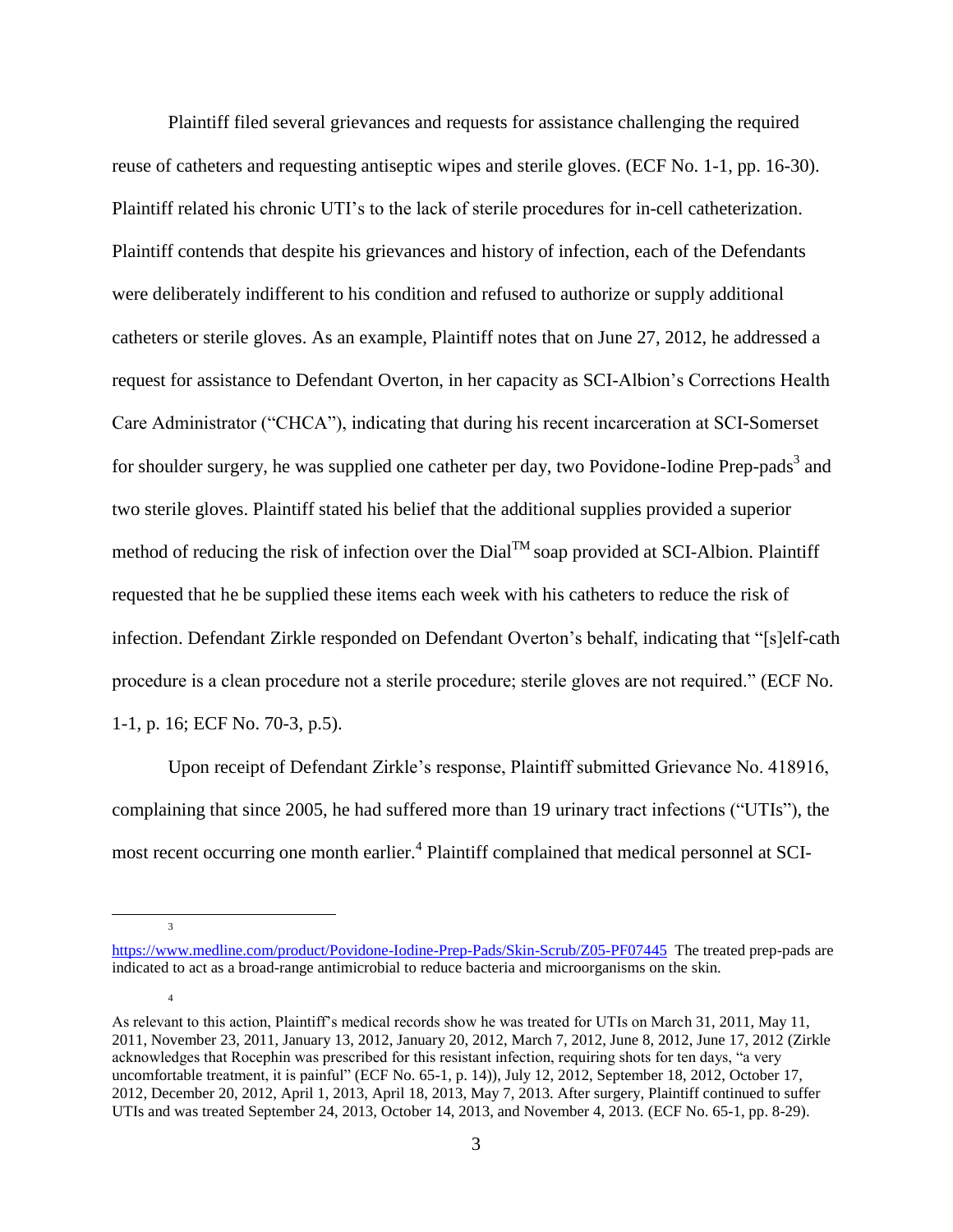Somerset were "appalled" to learn that SCI-Albion medical personnel did not provide him with gloves and antiseptic wipes to reduce the risk of infection. Plaintiff stated his belief that the practice constitutes deliberate indifference to his ongoing suffering and need for infection prevention, and falls below appropriate medical standards. (ECF No. 1-1, p. 17). The facility grievance coordinator reviewed Plaintiff's concerns with Defendant Overton, who contends that the procedures implemented at SCI-Albion comply with DOC policy and community health standards. (Id.; ECF No. 70-4, pp. 8-9). In addition, Defendant Overton reported that the additional procedures encountered by Plaintiff at SCI-Somerset were necessitated by the inpatient infirmary setting where Plaintiff was housed for a surgical procedure. Plaintiff appealed this response, again noting that he suffered repeated infections and that the policy, as applied to him, was not sufficient to prevent infection. (ECF No. 1-1, p. 20). Plaintiff's appeal to the Secretary's Office of Inmate Grievances & Appeals was referred to the DOC Bureau of Health Care Services.

Plaintiff submitted a second grievance, No. 437538, on November 22, 2012, and complained that despite the dispensed catheters being labeled "single use only," Plaintiff was provided only one catheter per day, and was not provided sterile gloves or sanitizing wipes to prevent infection. Plaintiff indicated he was aware that the medical department was providing a Caucasian inmate with a sufficient number of catheters to permit single use, and Plaintiff questioned the difference in treatment afforded to him, an African American. (ECF No. 1-1, p. 24). Defendant Overton received a copy of the initial review response, which denied Plaintiff's grievance. The responding officer stated that the Medical Department determined treatment on an individualized basis, that he had been appropriately instructed in catheter care, and that he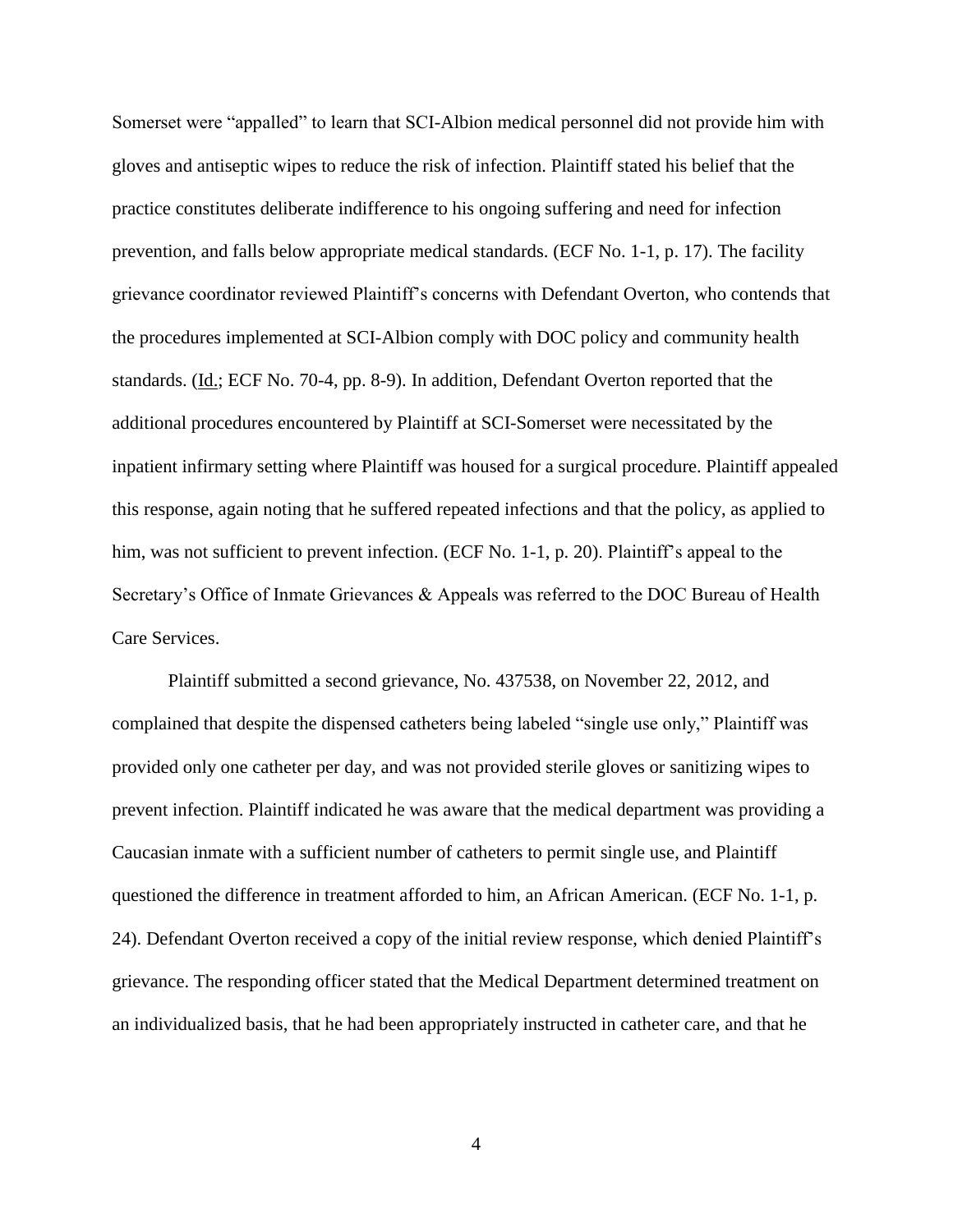was issued anti-bacterial soap to clean his catheters between uses. (ECF No. 1-1, p. 29). Appeals of this grievance response were denied.

Defendants have attached as an exhibit to their motion the Corrections Health Care Administrator job description, as relevant to both Defendants Overton and Zirkle. Among her duties, the incumbent CHCA: "manages health care services for inmates in the treatment of illnesses, diseases, and injuries in accordance with health care standards, guidelines and directives on a 24-hour daily basis, 7-days a week, including … medical and surgical treatment;" resolves grievances; prepares requisitions for supplies; and, "acts as staff adviser on matters of health and welfare of inmates." (ECF No. 65-5, pp. 3-4). Relying on the scope of the CHCA position as exclusive of direct patient care, Defendants Overton and Zirkle indicate that all decisions related to the provision of catheters and supplies were relegated to Plaintiff's treating physician or physician assistant, and were not within their purview to change. (ECF Nos. 64, 65- 4, pps.15-16, 33-34). However, both acknowledge receipt of Plaintiff's requests for assistance and grievances, and the fact that they did not intercede on Plaintiff's behalf. (ECF 65-1, pp. 6, 16-17; 65-2, p.5).

Plaintiff identifies Defendant Oakes as an SCI-Albion infection control nurse. In December 2012, Defendant Oakes conducted a catheter use and care training session for Plaintiff and other catheter-dependent inmates. Defendant Oakes acknowledges that in the course of the training session, attendees, including Plaintiff, voiced concerns regarding the link between reusing single use catheters and suffering chronic UTIs. Defendant Oakes further acknowledges that she discussed Plaintiff's repeated UTIs with him and addressed his concerns related to catheter reuse with Defendants Zirkle and Overton, and with the SCI-Albion Medical Director. (ECF Nos. 65-4, pp. 41-48). In Defendants Oakes' experience, only doctors and physician's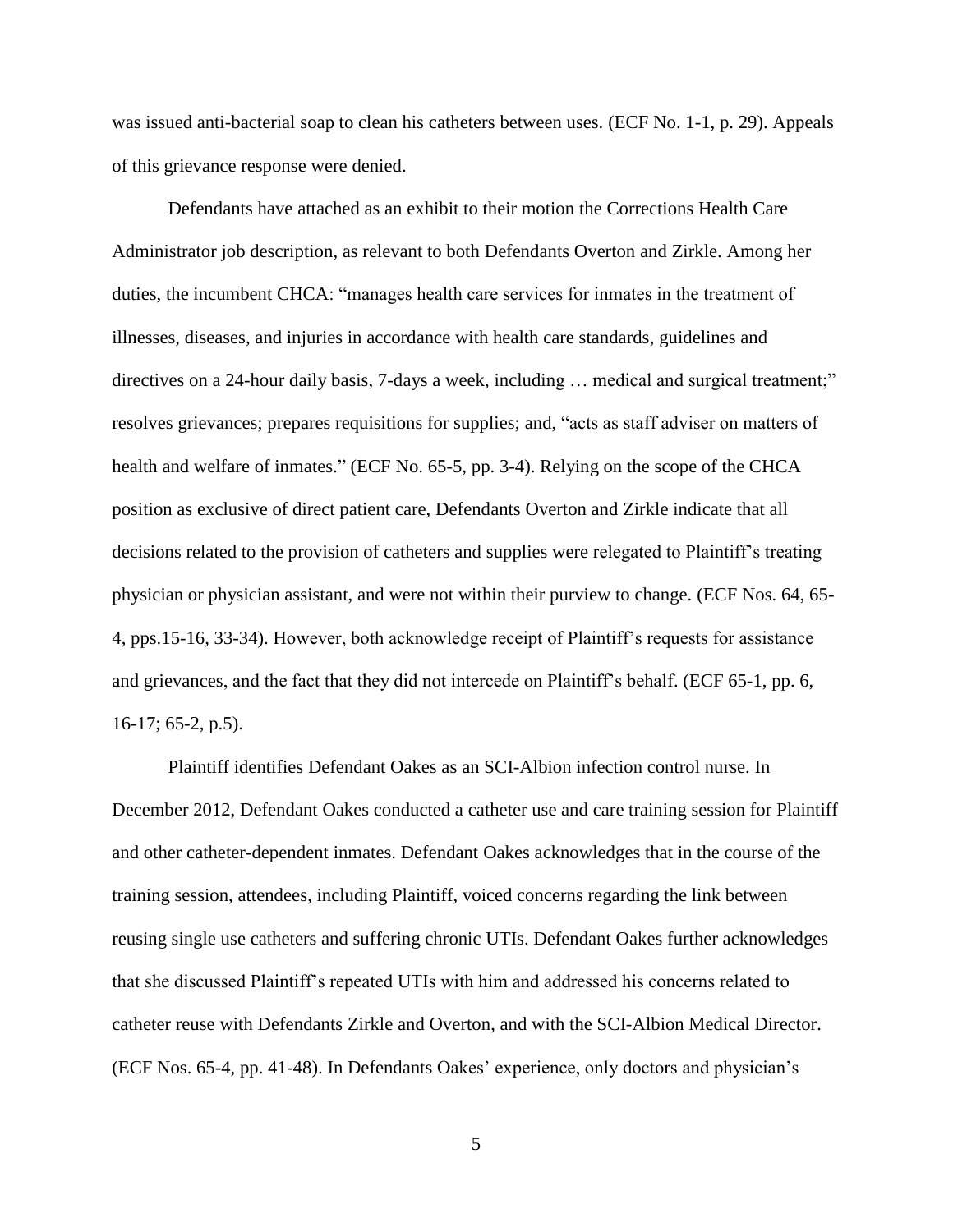assistants determined and prescribed the number of catheters per inmate, and she did not participate in dispensing catheters to inmates. (ECF 65-3, p. 4).

Defendants defend the practice of reusing catheters in an institutional setting contending that while each catheter is labeled by the manufacturer as "single use," such designation is meant to prevent sharing catheters between inmates, and is not a limit on the number of uses for each catheter. (ECF No. 65-1, p. 17, 65-4, p. 32 n. 19). In addition, Defendants argue that the selfcatheterization procedure is a "clean" procedure, and sterile conditions are not required. (ECF No. 65-2, p. 8). Defendants Oakes and Zirkle state that it is medically acceptable for inmates to wash catheters with soap and water, and lay them to dry on a clean cloth on cell beds or footlockers. (ECF No. 65-3, p. 9).

With regard to the alleged inadequacy of care, Plaintiff presents the report of its board certified internal medicine expert, William S. Zillweger, M.D. [ECF No. 70-1]. Dr. Zillweger states that requiring the re-use of catheters has been disfavored and recognized as a costcontainment measure "for years." Id. Upon review of Plaintiff's medical records, Dr. Zillweger further states:

> The lack of appropriate aftercare provided by SCI-Albion medical providers directly, and through their actual and/or apparent agents, potentiated physical and psychosocial complications by supplying substandard provisions to Mr. Jefferson. The catheter manufacturer recommends using their device once. Mr. Jefferson's repeated urinary tract infections places him at risk for kidney failure and chronic prostate gland infection. Mr. Jefferson's kidney function has clearly deteriorated as noted by the abnormal GFR (glomerular filtration rate). Certainly the incidence of infection(s) in this case warranted investigation by the prison medical team and a change in Mr. Jefferson's IC (intermittent catheterization) protocol to one which reduces the risk(s) of infection. The major risk of using single-use catheters over again is that patients are in contact with a device with insufficient safety and efficacy performance … it is unclear as to what physical and property changes occur by attempts at cleaning and reuse.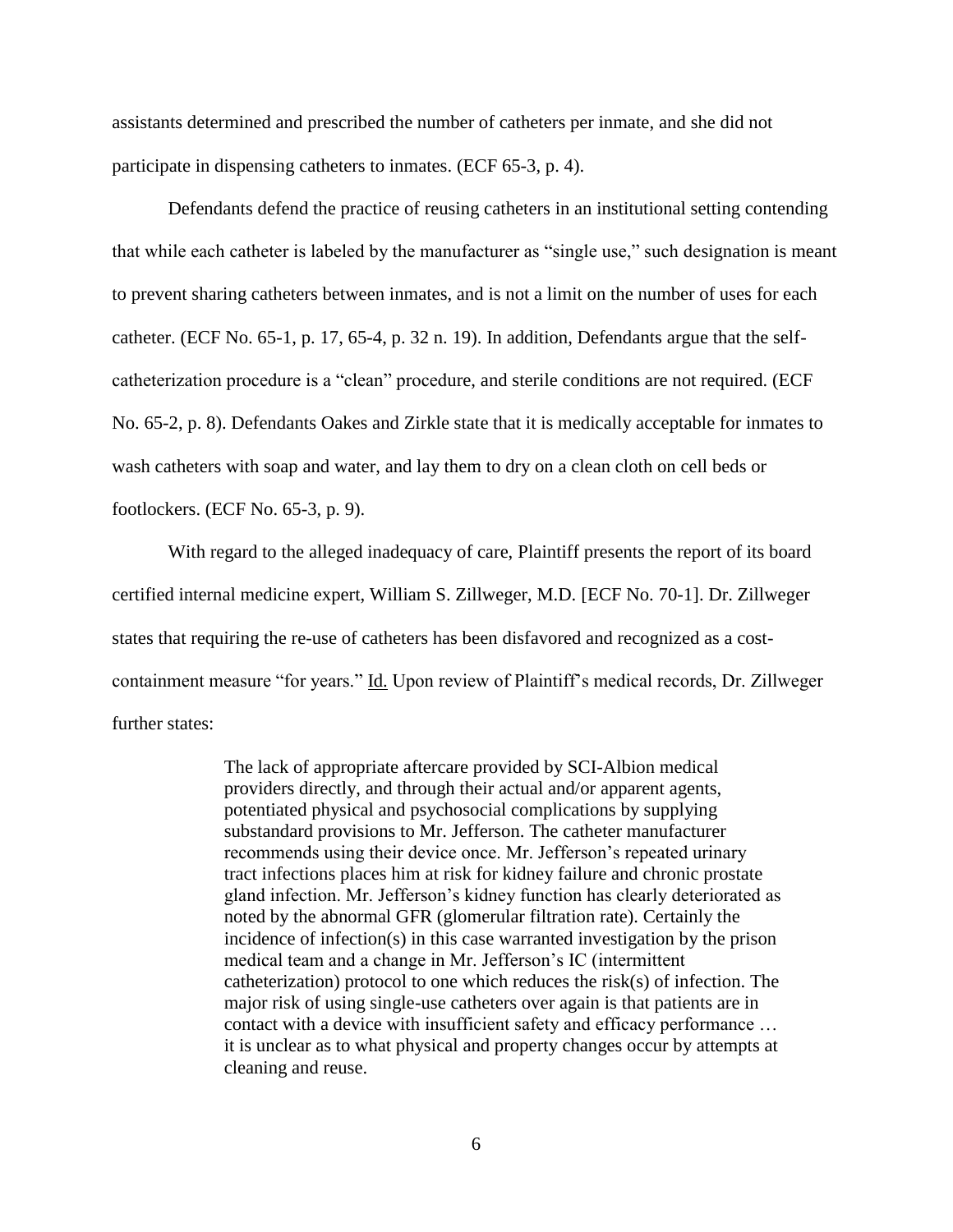\* \* \*

It is my opinion to a reasonable degree of medical certainty, that Mr. Jefferson's repeated UTI's prompted inadequate response(s) from his prison medical team. It is further my opinion to a reasonable degree of medical certainty that his prostate gland may be chronically infected as a consequence of being constantly exposed to bacteria. The extent to which Mr. Jefferson's kidney function will be adversely affected is pure conjecture. Nonetheless, it would appear from the medical record that the medical team knowingly, with deliberate indifference, withheld appropriate catheter supplies despite the recurring UTIs that were occurring with Mr. Jefferson.

[ECF No. 70-1, pp. 2, 4].

Through the pending motion, Defendants seeks the entry of judgment in their favor, arguing that there is insufficient evidence for a jury to reasonably conclude that any of them acted with the requisite deliberate indifference to find an Eighth Amendment violation.

# **C. Standard of Review**

Federal Rule of Civil Procedure 56(a) provides that summary judgment shall be granted if the "movant shows that there is no genuine dispute as to any material fact and the movant is entitled to judgment as a matter of law." Under Rule 56, the district court must enter summary judgment against a party "who fails to make a showing sufficient to establish the existence of an element essential to that party's case, and on which that party will bear the burden of proof at trial. Celotex Corp. v. Catrett, 477 U.S. 317, 322 (1986). Summary judgment may be granted when no "reasonable jury could return a verdict for the nonmoving party." Anderson v. Liberty Lobby, Inc., 477 U.S. 242, 248 (19896). "[A] party seeking summary judgment always bears the initial responsibility of informing the district court of the basis for its motion, and identifying those portions of 'the pleadings, depositions, answers to interrogatories, and admissions on file, together with the affidavits, if any,' which it believes demonstrate the absence of a genuine issue of material fact." Celotex, 477 U.S. at 323, quoting Fed.R.Civ.P. 56.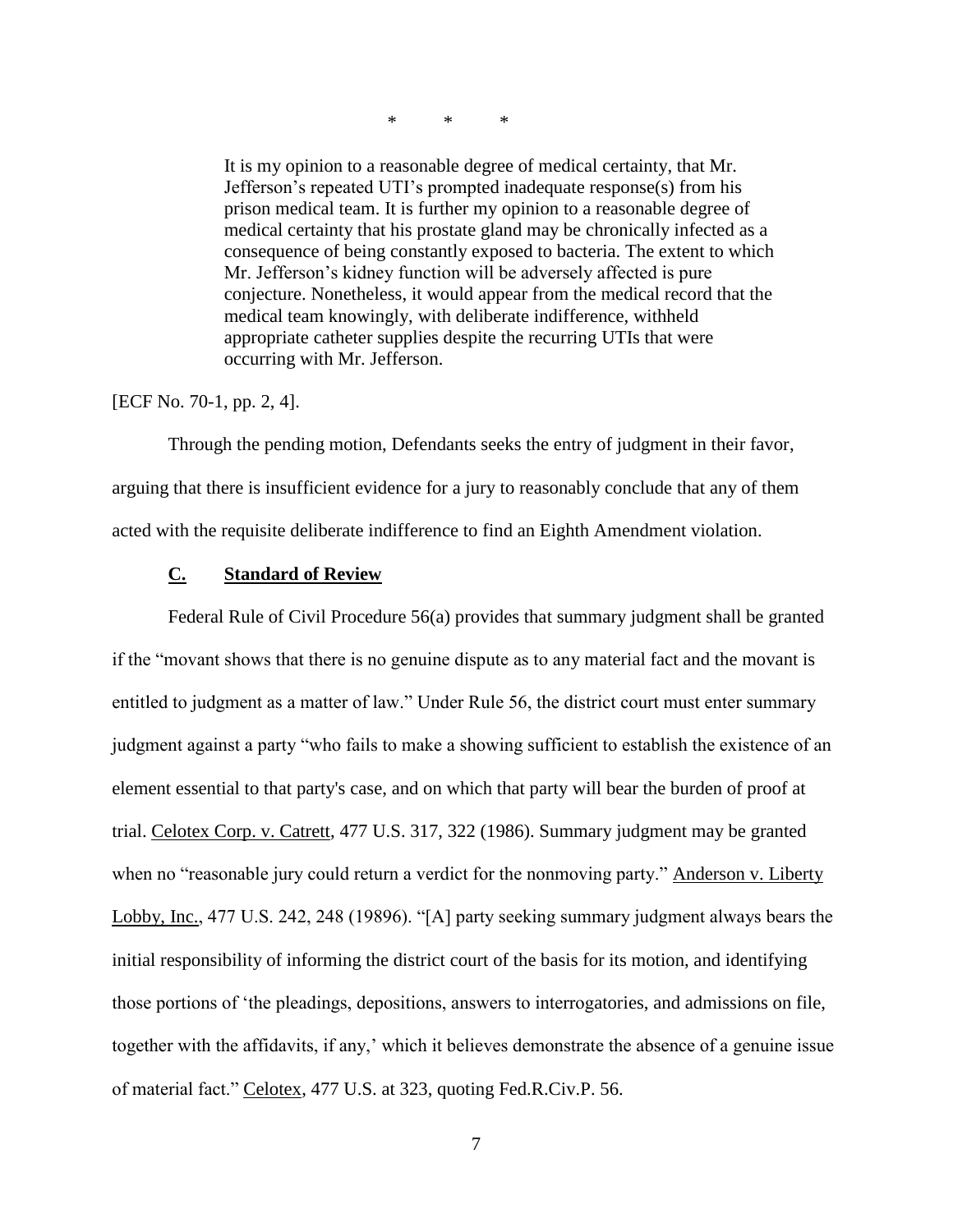The moving party has the initial burden of proving to the district court the absence of evidence supporting the non-moving party's claims. Celotex, 477 U.S. at 330. See also Andreoli v. Gates, 482 F.3d 641, 647 (3d Cir. 2007); UPMC Health System v. Metropolitan Life Ins. Co., 391 F.3d 497, 502 (3d Cir. 2004). When a non-moving party would have the burden of proof at trial, the moving party has no burden to negate the opponent's claim. Celotex, 477 U.S. at 323. The moving party need not produce any evidence showing the absence of a genuine issue of material fact. Id. at 325. "Instead, ... the burden on the moving party may be discharged by 'showing' – that is, pointing out to the district court—that there is an absence of evidence to support the nonmoving party's case." Id. After the moving party has satisfied this low burden, the nonmoving party must provide facts showing that there is a genuine issue for trial to avoid summary judgment. Id. at 324. "Rule 56(e) permits a proper summary judgment motion to be opposed by any of the kinds of evidentiary materials listed in Rule 56(c), except the mere pleadings themselves." Id. See also Saldana v. Kmart Corp., 260 F.3d 228, 232 (3d Cir. 2001); Garcia v. Kimmell, 381 F. App'x 211 (3d Cir. 2010) quoting Podobnik v. U.S. Postal Serv., 409 F.3d 584, 594 (3d Cir. 2005) (the non-moving party "must present more than just 'bare assertions, conclusory allegations or suspicions' to show the existence of a genuine issue.").

In considering these evidentiary materials, "courts are required to view the facts and draw reasonable inferences in the light most favorable to the party opposing the summary judgment motion." Scott v. Harris, 550 U.S. 372, 378 (2007) (internal quotation marks and alterations omitted). See also Doe v. County of Centre, Pa., 242 F.3d 437, 446 (3d Cir. 2001) (when applying this standard, the court must examine the factual record and make reasonable inferences therefrom in the light most favorable to the party opposing summary judgment).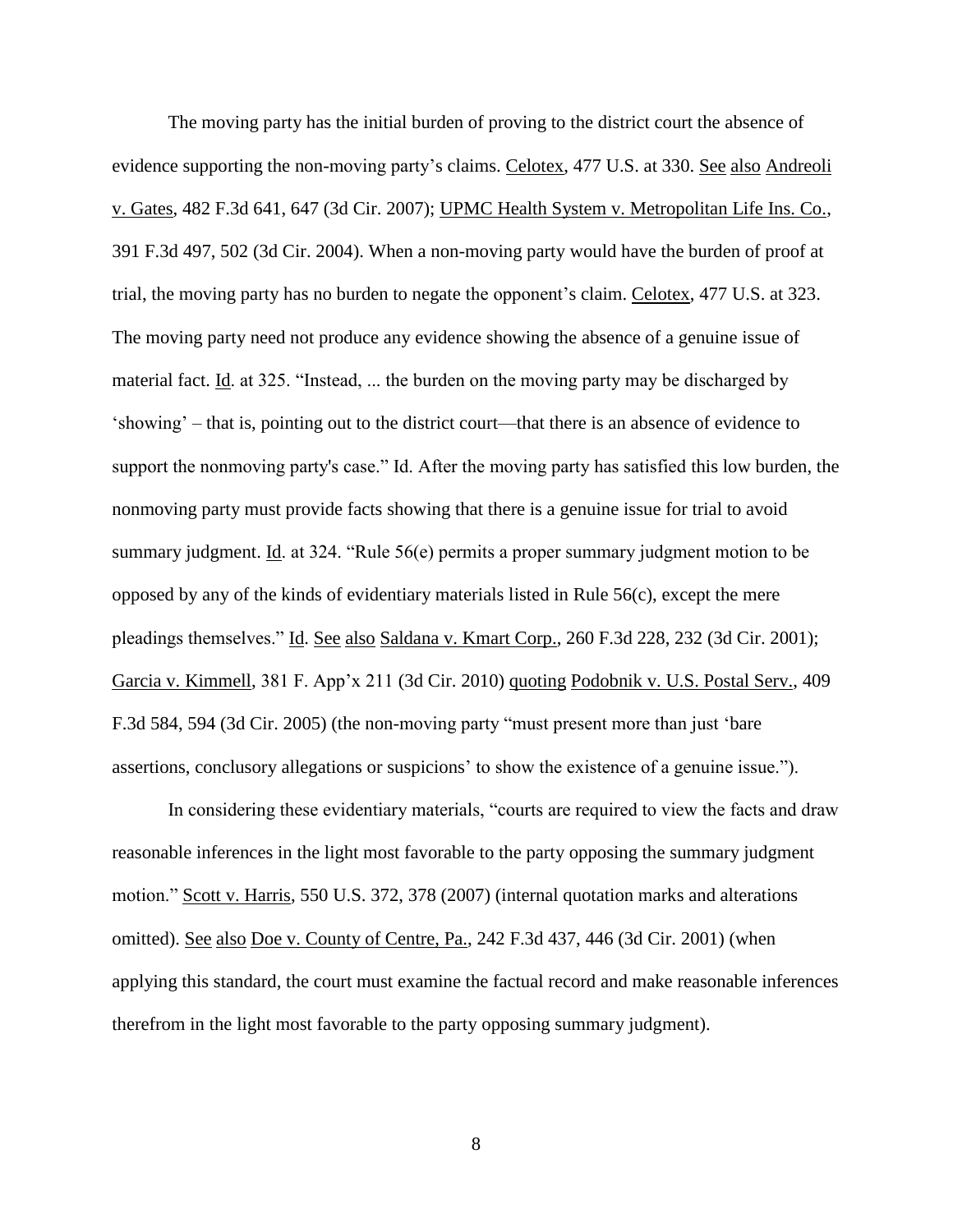When considering a motion for summary judgment, the court is not permitted to weigh the evidence or to make credibility determinations, but is limited to deciding whether there are any disputed issues and, if there are, whether they are both genuine and material. Anderson, 477 U.S. at 248, 255 ("[o]nly disputes over facts that might affect the outcome of the suit under the governing law will properly preclude the entry of summary judgment. Factual disputes that are irrelevant or unnecessary will not be counted."). In determining whether the dispute is genuine, the court's function is not to weigh the evidence or to determine the truth of the matter, but only to determine whether the evidence of record is such that a reasonable jury could return a verdict for the nonmoving party. Id. at 249. The court may consider any evidence that would be admissible at trial in deciding the merits of a motion for summary judgment. Horta v. Sullivan, 4 F.3d 2, 8 (1st Cir. 1993).

### **II. Discussion**

"The Eighth Amendment, through its prohibition on cruel and unusual punishment, prohibits the imposition of 'unnecessary and wanton infliction of pain contrary to contemporary standards of decency.'" Pearson v. Prison Health Service, 850 F.3d 526, 534 (3d Cir. 2017), quoting Helling v. McKinney, 509 U.S. 25, 32 (1993). As this Court previously noted when ruling on Defendants' motion to dismiss, in the medical context, a constitutional violation under the Eighth Amendment occurs when prison officials are deliberately indifferent to a prisoner's serious medical needs. Estelle v. Gamble, 429 U.S. 97 (1976). "In order to establish a violation of [the] constitutional right to adequate medical care, evidence must show (i) a serious medical need, and (ii) acts or omissions by prison officials that indicate deliberate indifference to that need." Natale v. Camden County Correctional Facility, 318 F.3d 575, 582 (3d Cir. 1993), citing Rouse v. Plantier, 182 F.3d 192, 197 (3d Cir. 1999).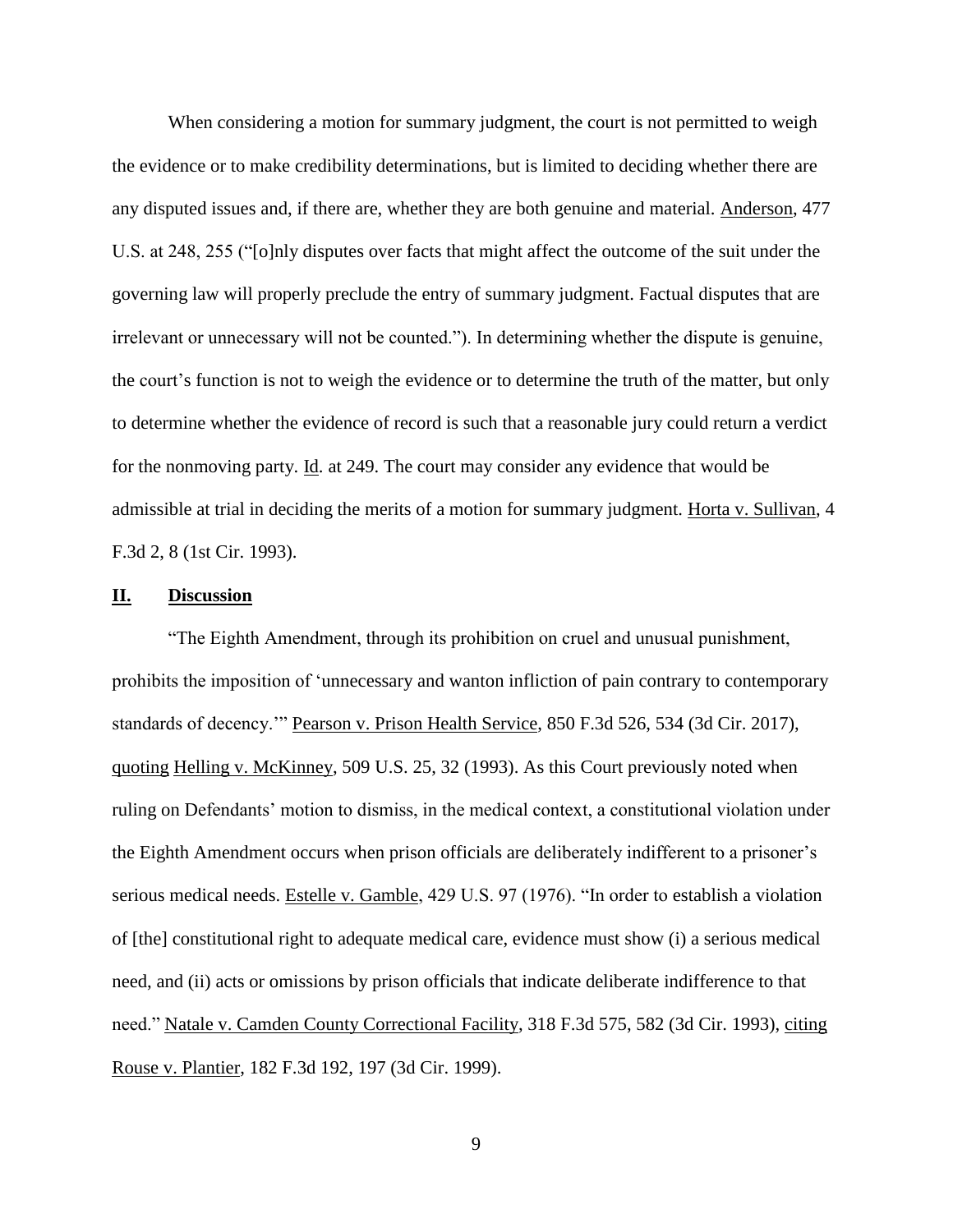Mere misdiagnosis or negligent treatment is not actionable as an Eighth Amendment claim because medical malpractice is not a constitutional violation. Estelle, 429 U.S. at 106. "Indeed, prison authorities are accorded considerable latitude in the diagnosis and treatment of prisoners." Durmer v. O'Carroll, 991 F.2d 64, 67 (3d Cir. 1993)(internal citations omitted). Any attempt to second-guess the propriety or adequacy of a particular course of treatment is disavowed by courts since such determinations remain a question of sound professional judgment. Inmates of Allegheny County Jail v. Pierce, 612 F.2d 754, 762 (3d Cir.19791 quoting Bowring v. Goodwin, 551 F.2d 44, 48 (4th Cir. 1977). Furthermore, deliberate indifference is generally not found when some level of medical care has been offered to the inmate. Clark v. Doe, 2000 WL 1522855, at \*2 (E.D.Pa. Oct.13, 2000) ("courts have consistently rejected Eighth Amendment claims where an inmate has received some level of medical care").

Thus, in Pearson, the Third Circuit reiterated that "a plaintiff can only proceed to trial when there is a genuine issue of fact regarding both the adequacy of medical care and the defendant's intent." Pearson, 850 F.3d at 535, citing Durmer v. O'Carroll, 991 F.2d at 69 n. 13. This requires evidence that a defendant is both "aware of facts from which the inference could be drawn that a substantial risk of serious harm exists," and evidence that she drew the inference. Farmer v. Brennan, 511 U.S. 825, 835-37 (1994). In the case of prison administrators, including Defendants Overton and Zirkle, unless there is "a reason to believe (or actual knowledge)" that medical personnel "are mistreating or (or not treating) a prisoner," a non-medical prison official cannot "be charge[d] with the Eighth Amendment scienter requirement of deliberate indifference.'" Pearson at 544, quoting Spruill v. Gillis, 372 F.3d 218, 236 (3d Cir. 2004).

Deliberate indifference has been found in a variety of contexts, including an intentional refusal to provide care, delayed medical treatment for non-medical reasons, denial of prescribed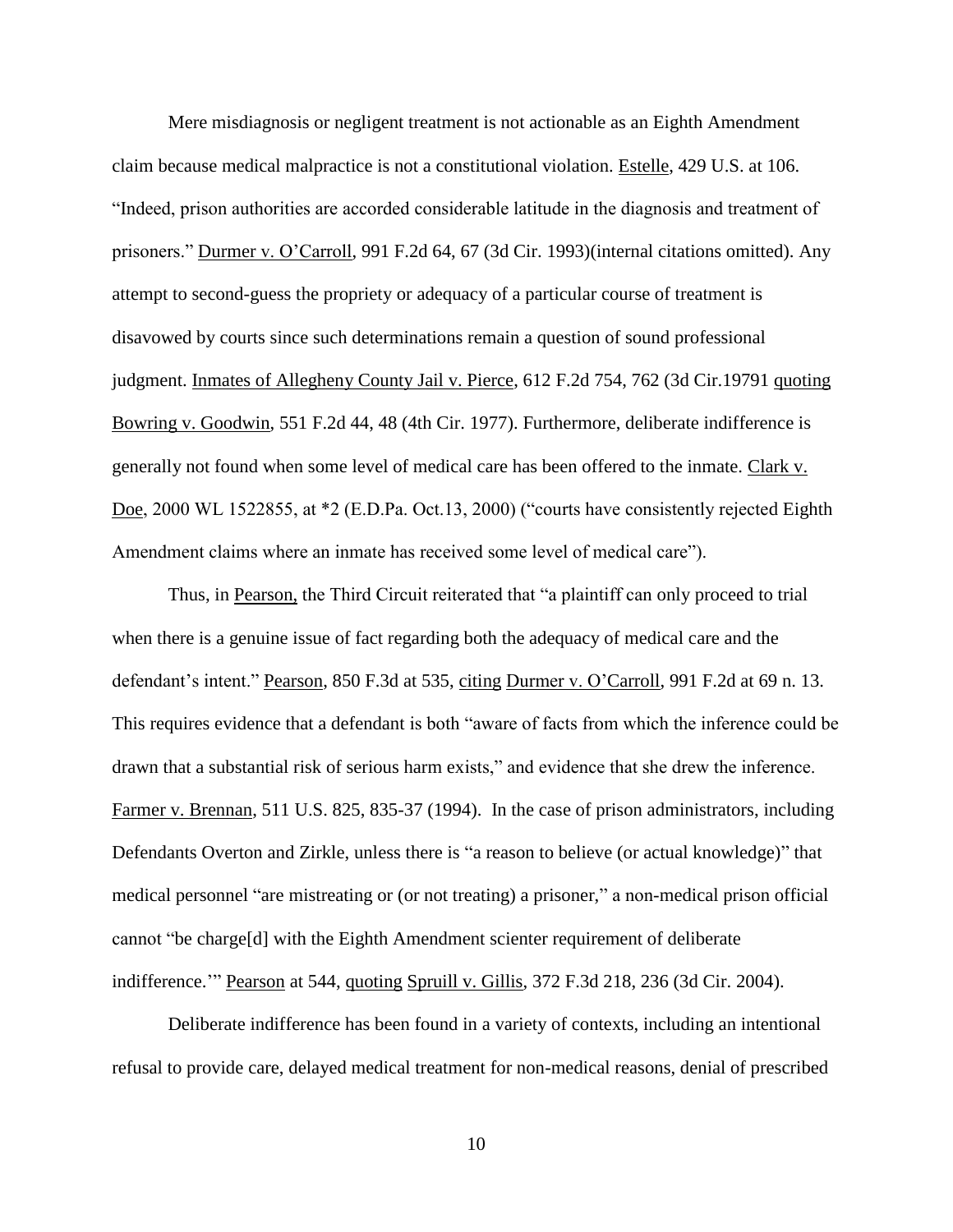medical treatment, a denial of reasonable requests for treatment that results in suffering or risk of injury, Durmer v. O'Carroll, 991 at 68, or "persistent conduct in the face of resultant pain and risk of permanent injury." White v. Napoleon, 897 F.2d 103, 109 (3d Cir. 1990).

Here, Plaintiff argues that the evidence establishes that each Defendant knowingly disregarded the fact that he was suffering chronic infections as a result of reusing "single use" catheters in an institutional setting. Despite this knowledge, and despite the risk of pain and permanent injury resulting from such chronic infections, Plaintiff contends each Defendant acted with deliberate indifference in denying his reasonable requests for infection control measures such as sterile gloves, antiseptic wipes, and a sufficient number of catheters to comply with "single use" labeling.

Simply stated, the Court agrees that the record evidence is sufficient for a reasonable jury to consider the adequacy of Plaintiff's care and conclude that Defendants Overton and Zirkle acted with deliberate indifference to Plaintiff's chronic UTIs when they denied his requests for additional catheters and infection control supplies. Both were aware of his complaints of repeated infections attributed to reusing catheters in a prison setting, both had access to his medical records for review of his grievances, both understood that repeated exposure to antibiotics carried risks of resistance or illness, and yet both failed to intervene and dispense either additional catheters or sterile gloves as reasonable measures to prevent or stall infection. Further, a reasonable jury may conclude that Defendants' position with regard to single use labeling on each catheter being aimed at preventing catheter sharing between inmates suffices as evidence of the "obduracy and wantonness" that violates the Eight Amendment. See e.g. Mutschler v. SCI Albion CHCA Health Care, 445 F. App'x 617, 620 (3d Cir. 2011)(remand of dismissal of Eighth Amendment claim appropriate where plaintiff alleged Defendant Overton's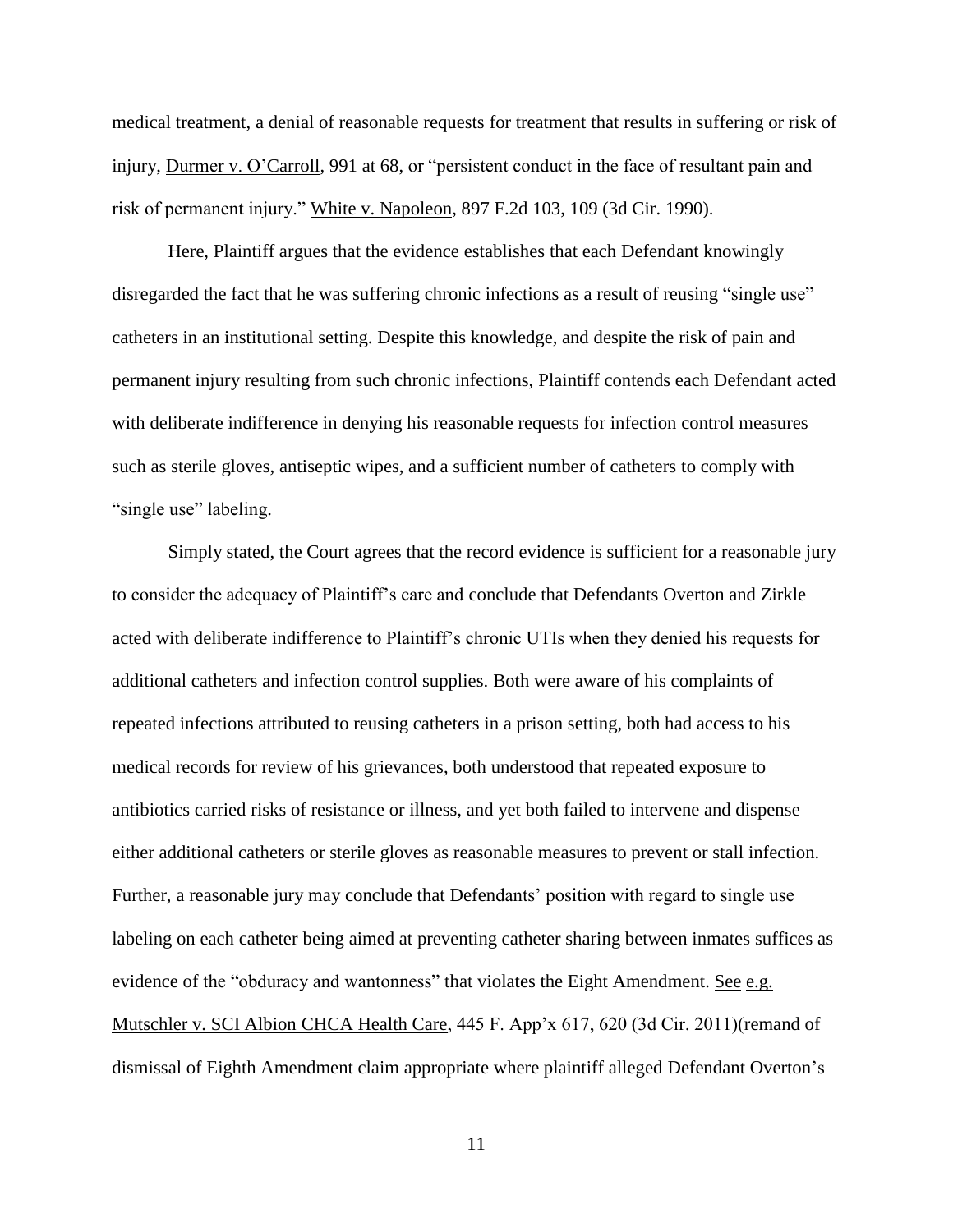persistence in failing to prevent the repeated issuance of a latex catheter when defendant had knowledge of latex allergy and resultant pain and risk of injury).

Contrary to their contention that health care administrators cannot be found deliberately indifferent where the inmate at issue is receiving care from a doctor, the Third Circuit has held that liability is measured by knowledge of the need for medical care, which may not be accompanied by the "intentional refusal to provide that care" or by opting for "an easier and less efficacious treatment" of the inmate's condition. Palakovic v. Wetzel, 854 F.3d 209, 228 (3d Cir. 2017) (internal citations omitted). The role of Defendants Overton and Zirkle as health care administrator does not shield them from potential liability where, as here, a reasonable jury could find that both were responsible for the resolution of inmate health care grievances, and to oversee the delivery of health care to each inmate and, despite awareness of Plaintiff's ongoing infection risk and the practice of reusing catheters, each did nothing. See id., at 229, n. 24, citing, Beers-Capitol v. Whetzel, 256 F.3e 120, 135 (3d Cir. 1989) ("'to make out a claim of deliberate indifference based on direct liability,' plaintiffs must allege 'that the defendants knew or were aware of and disregarded an excessive risk to the plaintiffs' health or safety.'"). Thus, the record evidence does not support the entry of summary judgment in favor of Defendants Overton and Zirkle.

To the contrary, the evidence of record does establish that Defendant Oakes is entitled to summary judgment in her favor. The evidence adduced to date demonstrates that she had no contemporaneous knowledge of Plaintiff's chronic infections, was not involved in his care, and was not a recipient of his grievances. Defendant Oakes' responses to Plaintiff's Requests for Admissions indicate that, upon learning of Plaintiff's complaints during a catheterization care class, she spoke with the Medical Director and Defendant Zirkle to address his concerns. Under